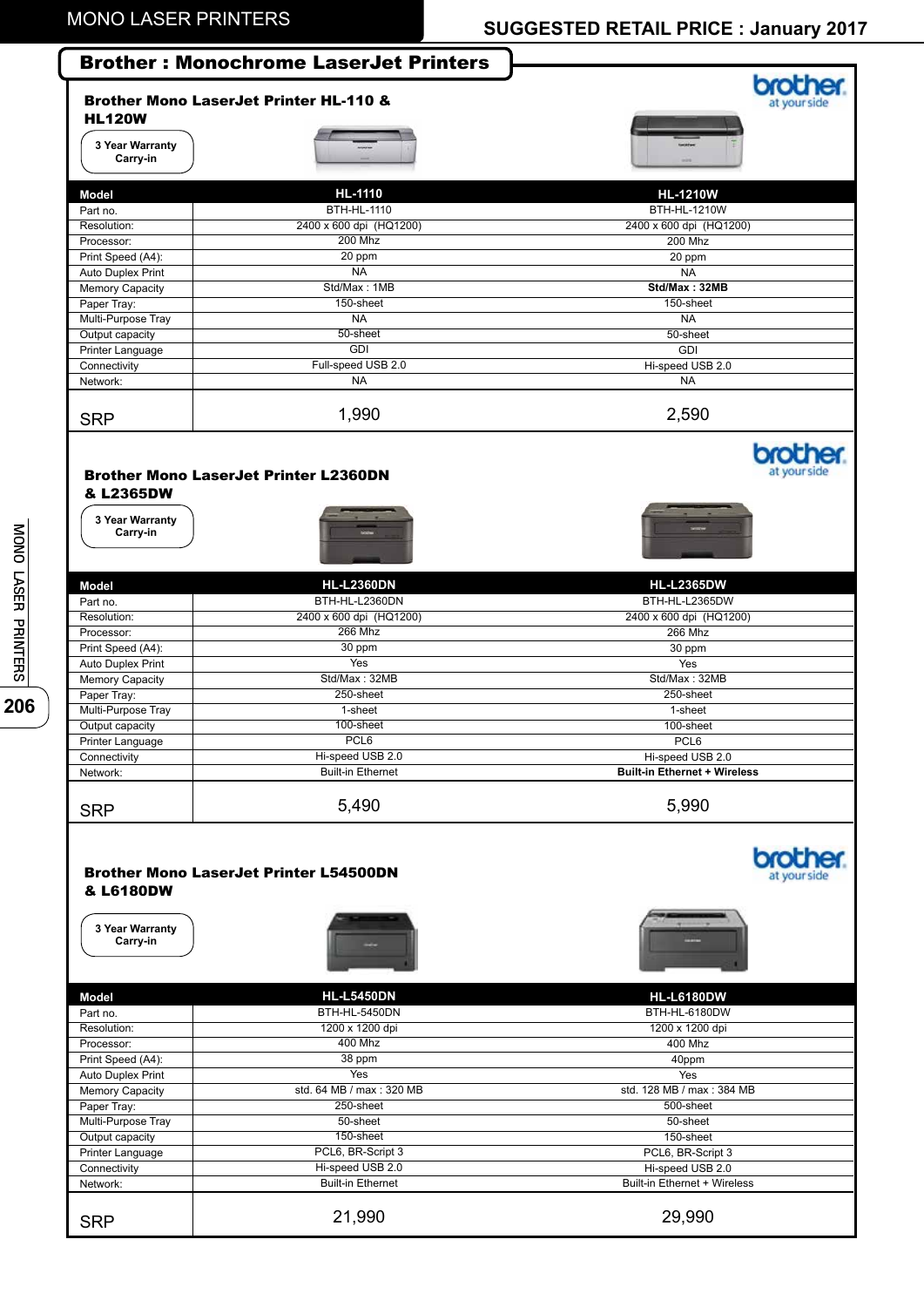

MONO LASER PRINTERS MONO LASER PRINTERS

**207**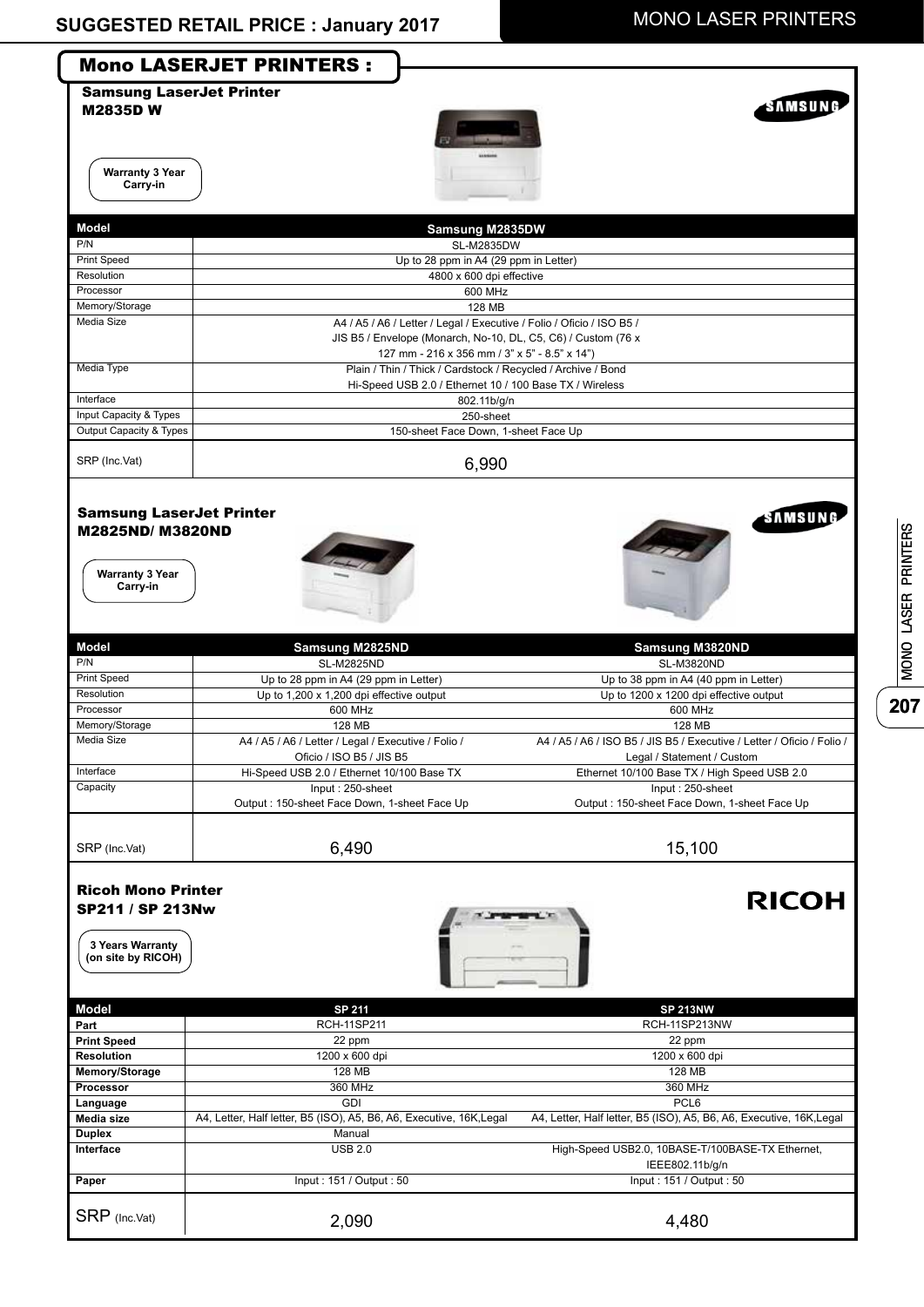| <b>Monochrome LASERJET PRINTERS</b>                                    |                                                                                                                                                                                                                                                                                                                                  |
|------------------------------------------------------------------------|----------------------------------------------------------------------------------------------------------------------------------------------------------------------------------------------------------------------------------------------------------------------------------------------------------------------------------|
| <b>OKI LED Printer B412DN</b>                                          | OKT                                                                                                                                                                                                                                                                                                                              |
|                                                                        | OKI B412dn                                                                                                                                                                                                                                                                                                                       |
|                                                                        | 33 ppm                                                                                                                                                                                                                                                                                                                           |
|                                                                        | 1200 x 1200 dpi                                                                                                                                                                                                                                                                                                                  |
|                                                                        | 512 MB + 3GB eMMC                                                                                                                                                                                                                                                                                                                |
|                                                                        | PCL5e, PCL6(XL), EPSON FX, IBM ProPrinter, XPS                                                                                                                                                                                                                                                                                   |
|                                                                        |                                                                                                                                                                                                                                                                                                                                  |
|                                                                        | Standard                                                                                                                                                                                                                                                                                                                         |
|                                                                        |                                                                                                                                                                                                                                                                                                                                  |
|                                                                        |                                                                                                                                                                                                                                                                                                                                  |
|                                                                        | Optional : Wireless Lan                                                                                                                                                                                                                                                                                                          |
|                                                                        | Windows & Mac OS Ready                                                                                                                                                                                                                                                                                                           |
|                                                                        | 7,900                                                                                                                                                                                                                                                                                                                            |
| <b>Ricoh Mono Printer</b><br>SP311DN, SP311DNW                         | <b>RICOH</b>                                                                                                                                                                                                                                                                                                                     |
| <b>SP 311DN</b>                                                        | SP311DNw                                                                                                                                                                                                                                                                                                                         |
| RCH-SP311DN                                                            | RCH-SP311DNw                                                                                                                                                                                                                                                                                                                     |
| 28 ppm                                                                 | 28 ppm                                                                                                                                                                                                                                                                                                                           |
| 1200 x 600 dpi                                                         | 1200 x 600 dpi                                                                                                                                                                                                                                                                                                                   |
|                                                                        | <b>128 MB</b>                                                                                                                                                                                                                                                                                                                    |
|                                                                        | 360 MHz                                                                                                                                                                                                                                                                                                                          |
|                                                                        | PCL 5e, PCL6, PS3                                                                                                                                                                                                                                                                                                                |
|                                                                        | A5-A4, Letter, Legal<br>Auto                                                                                                                                                                                                                                                                                                     |
|                                                                        | USB2.0, Ethernet 10/100BASE-TX, IEEE 802.11 b/g/n (Wi-Fi)                                                                                                                                                                                                                                                                        |
| Input: 250 / Output: 125                                               | Input: 250 / Output: 125                                                                                                                                                                                                                                                                                                         |
|                                                                        |                                                                                                                                                                                                                                                                                                                                  |
|                                                                        | 5,490                                                                                                                                                                                                                                                                                                                            |
| 3510DN, SP 3600DN                                                      | <b>RICOH</b>                                                                                                                                                                                                                                                                                                                     |
| <b>SP 3510DN</b>                                                       | <b>SP 3600DN</b>                                                                                                                                                                                                                                                                                                                 |
| RCH-11SP3510DN                                                         | RCH-11SP3600DN                                                                                                                                                                                                                                                                                                                   |
|                                                                        | 30 ppm                                                                                                                                                                                                                                                                                                                           |
|                                                                        | 1200 x 1200 dpi                                                                                                                                                                                                                                                                                                                  |
|                                                                        | 256 MB<br>500 MHz                                                                                                                                                                                                                                                                                                                |
|                                                                        | PCL5e, PCL6, PostScript 3 emulation                                                                                                                                                                                                                                                                                              |
|                                                                        |                                                                                                                                                                                                                                                                                                                                  |
|                                                                        |                                                                                                                                                                                                                                                                                                                                  |
|                                                                        | A4, B5, A5, B6, A6, LG, Letter, HLT, Executive, F, Foolscap, Folio, 16K                                                                                                                                                                                                                                                          |
|                                                                        | Windows Vista/7/ 2008server (32bit/64bit), MacOS 10.4v or later Windows Vista/7/8/8.1/                                                                                                                                                                                                                                           |
| Server 2008, R2/Server 2012, R2 / Macintosh OS X Native v10.6 or later | Auto                                                                                                                                                                                                                                                                                                                             |
|                                                                        | USB 2.0, Ethernet 10 base- T/100 base-TX                                                                                                                                                                                                                                                                                         |
| Input: Std: 250, Bypass: 50, Max: 550/Output: 125                      | Input: Std: 250, Bypass: 100, Max: 850/Output: 125                                                                                                                                                                                                                                                                               |
|                                                                        | 667 MHz<br>350 sheets (250 + 100 sheets)<br>250 sheets (face down 150 + face up 100 sheets)<br>Hi-Speed USB 2.0, 10/100/1000 Gigabit Ethernet<br><b>128 MB</b><br>360 MHz<br>PCL 5e, PCL6, PS3<br>A5-A4, Letter, Legal<br>Auto<br>USB 2.0, 10/100Base-TX<br>5,490<br><b>Ricoh Mono Printers SP</b><br>28 ppm<br>64 MB<br>295 MHz |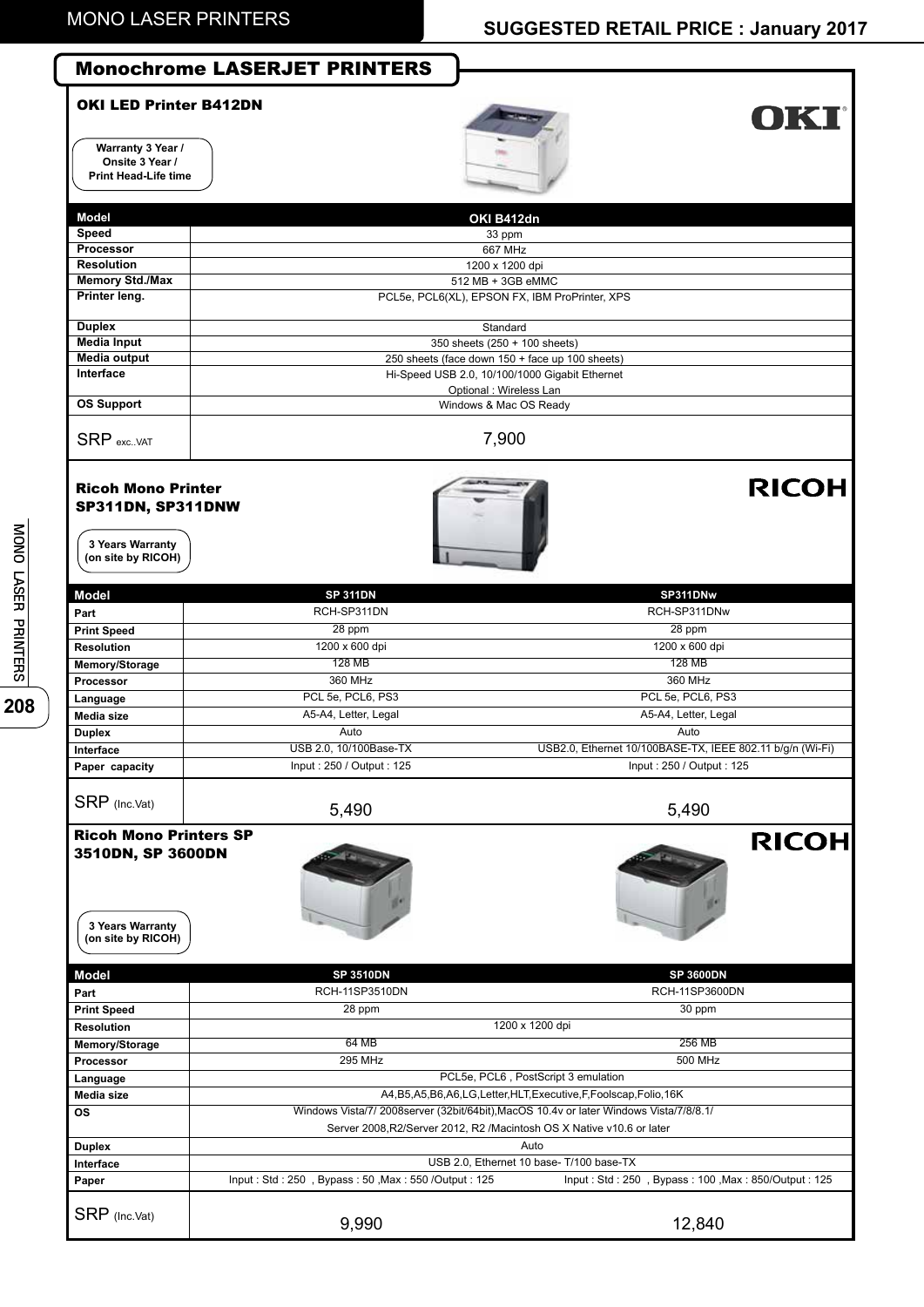|                                                                                              | <b>Monochrome LASERJET PRINTERS</b>                                                             |                                                                                                                                                                                                                                                                                                                                                     |
|----------------------------------------------------------------------------------------------|-------------------------------------------------------------------------------------------------|-----------------------------------------------------------------------------------------------------------------------------------------------------------------------------------------------------------------------------------------------------------------------------------------------------------------------------------------------------|
| <b>Ricoh Mono Printers SP</b><br>4510DN, SP 4520DN<br>3 Years Warranty<br>(on site by RICOH) |                                                                                                 | <b>RICOH</b>                                                                                                                                                                                                                                                                                                                                        |
| <b>Model</b>                                                                                 | <b>SP 4510DN</b>                                                                                | <b>SP 4520DN</b>                                                                                                                                                                                                                                                                                                                                    |
| Part                                                                                         | <b>RCH-11SP4510DN</b>                                                                           | <b>RCH-11SP4520DN</b>                                                                                                                                                                                                                                                                                                                               |
| <b>Print Speed</b>                                                                           |                                                                                                 | 40 ppm                                                                                                                                                                                                                                                                                                                                              |
| <b>Resolution</b>                                                                            |                                                                                                 | Up to 1200 x 1200 dpi                                                                                                                                                                                                                                                                                                                               |
| Memory/Storage                                                                               |                                                                                                 | Standard 512 MB, Max 1024 MB                                                                                                                                                                                                                                                                                                                        |
| Processor                                                                                    |                                                                                                 | 533 MHz                                                                                                                                                                                                                                                                                                                                             |
| Language                                                                                     |                                                                                                 | Standard: PCL5e, PCL6, Adobe® PostScript® 3™, PDF direct print / Option : XPS, IPDS                                                                                                                                                                                                                                                                 |
| Media size                                                                                   |                                                                                                 | A4, B5, A5, B6, A6, LG, Letter, HLT, Executive, F, Foolscap, Folio, 16K                                                                                                                                                                                                                                                                             |
| <b>OS</b>                                                                                    |                                                                                                 | Windows Vista/7/8/8.1/Server 2008, R2/Server 2012, R2 / Macintosh OS X Native v10.6 or later                                                                                                                                                                                                                                                        |
| <b>Duplex</b>                                                                                |                                                                                                 | Auto                                                                                                                                                                                                                                                                                                                                                |
| Interface                                                                                    |                                                                                                 | Standard: USB 2.0, USB Host I/F, Gigabit Ethernet / Option : Wireless LAN (IEEE 802.11a/b/g/n)                                                                                                                                                                                                                                                      |
| Paper                                                                                        |                                                                                                 | Input: Standard: 500, Bypass: 100, Max: 1,600 / Output: 250                                                                                                                                                                                                                                                                                         |
| SRP (Inc.Vat)                                                                                | 28,890                                                                                          | 40,660                                                                                                                                                                                                                                                                                                                                              |
| <b>SP8300Dn</b><br>A <sub>3</sub> size<br>3 Years Warranty<br>(on site by RICOH)             |                                                                                                 |                                                                                                                                                                                                                                                                                                                                                     |
| <b>Model</b>                                                                                 | <b>SP 6430DN</b>                                                                                | <b>SP 8300DN</b>                                                                                                                                                                                                                                                                                                                                    |
| Part                                                                                         | RCH-11SP6430DN                                                                                  | RCH-11SP8300DN                                                                                                                                                                                                                                                                                                                                      |
| <b>Print Speed</b>                                                                           | 38 ppm (A4), 22 ppm (A3)                                                                        | 50 ppm (A4), 24 ppm (A3)                                                                                                                                                                                                                                                                                                                            |
| <b>Resolution</b>                                                                            | Up to 1200 x 1200 dpi                                                                           |                                                                                                                                                                                                                                                                                                                                                     |
| Memory/Storage                                                                               |                                                                                                 | Standard 512 MB, Max 1024 MB                                                                                                                                                                                                                                                                                                                        |
| Processor                                                                                    |                                                                                                 | 533 MHz                                                                                                                                                                                                                                                                                                                                             |
| Language                                                                                     | PCL5e, PCL6, Adobe® PostScript® 3™, PDF direct print / Option : XPS, IPDS                       |                                                                                                                                                                                                                                                                                                                                                     |
| Media size                                                                                   | A3, A4, A5, B4, B5, B6, Letter Size, Legal size                                                 |                                                                                                                                                                                                                                                                                                                                                     |
| <b>OS</b>                                                                                    | Windows Vista/7/8/8.1/Server 2008, R2/Server 2012, R2 /<br>Macintosh OS X Native v10.6 or later | Windows Vista, 7, Server 2008/R2, Citrix Presentation Server 4.5,<br>Citrix XenApp 5.0, 6.0, Mac OS X v.10.4 or later, SAP R/3, Novell<br>NetWare Server 6.5 (option isrequired), UNIX: Sun Solaris 2.6/7/8/9/10<br>HP-UX 10.x/11.x/11i v2/11i v3, SCO OpenServer 5.0.6/5.0.7/6.0,<br>RedHat Linux Enterprise 4/5/6, IBM AIX 5L version 5.3/6.1/7.1 |
| <b>Duplex</b>                                                                                |                                                                                                 | Auto                                                                                                                                                                                                                                                                                                                                                |
| Interface                                                                                    | USB 2.0, Gigabit Ethernet / Option : Wireless LAN<br>(IEEE 802.11a/b/g/n)                       | USB 2.0, 10/100Base-TX Ethernet<br>Option : Wireless LAN (IEEE 802.11a/b/g/n)                                                                                                                                                                                                                                                                       |
|                                                                                              | Input: Std: 500, Bypass: 100, Max: 2,100                                                        | Input: Std: 2x550, Bypass: 100, Max: 4,400                                                                                                                                                                                                                                                                                                          |
| Paper                                                                                        | Output: 500                                                                                     | Output: 500                                                                                                                                                                                                                                                                                                                                         |
| SRP (Inc.Vat)                                                                                | 57,780                                                                                          | 133,750                                                                                                                                                                                                                                                                                                                                             |



#### Keep projects on track

Help your project teams work efficiently without sacrificing<br>quality. When you outsource print projects, you can't share information as quickly. Print both everyday office documents and special projects in house with the compact, versatile SP 6430DN Black and White Printer. Show off all the fire print in CAD<br>drawings, manufacturing designs, spreadsheets and floor plans<br>with 1200x1200 dpi resolution.

MONO LASER PRINTERS

**209**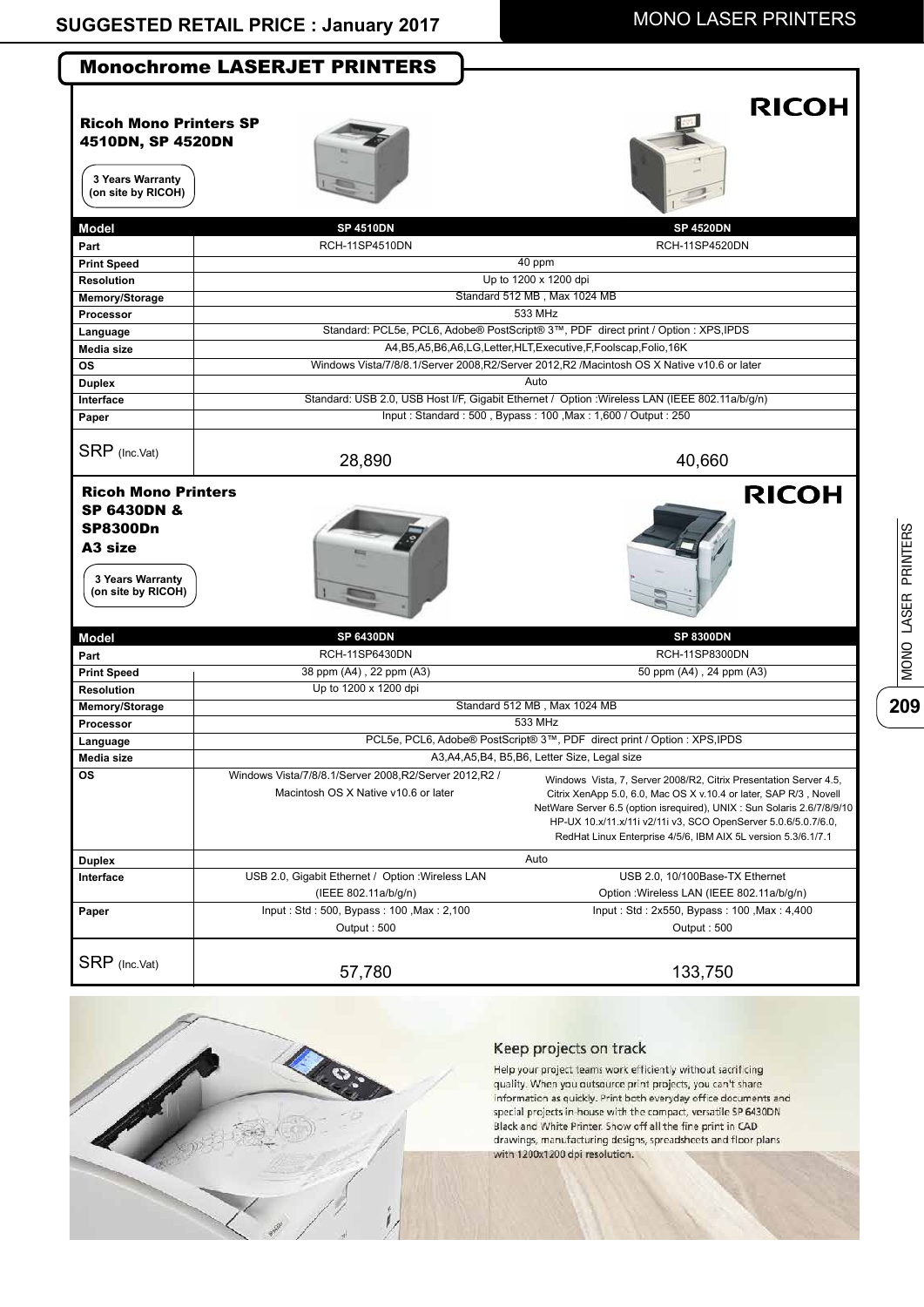|                                             | <b>Monochrome LASERJET PRINTERS</b>                                                                              |                                 |
|---------------------------------------------|------------------------------------------------------------------------------------------------------------------|---------------------------------|
| <b>LED NetworkPrinter</b>                   | <b>FUJI XEROX: DocuPrint P355d</b>                                                                               | FUJI Xerox (                    |
| 3 Year Warranty<br><b>Return base</b>       |                                                                                                                  |                                 |
| Model                                       | DocuPrint P355d                                                                                                  |                                 |
| Part Number                                 | XRX-DPP355d                                                                                                      |                                 |
| Speed / PPM<br>Processor                    | 35 ppm<br>533 MHz                                                                                                |                                 |
| Resolution                                  | 1200x1200 dpi                                                                                                    |                                 |
| Memory Std./Max.                            | 256 MB / Max 768 MB                                                                                              |                                 |
| <b>Printer Language</b>                     | PCL5/PCL6/Adobe PostScript 3                                                                                     |                                 |
| Paper Capacity                              | Input : 250 sheets; Multipurpose Tray: 50 sheets / Output : 150 sheets face down                                 |                                 |
| <b>Media Sized</b>                          | A4 SEF, B5 SEF, A5 SEF, Letter SEF, Executive SEF, Folio (8.5" x 13") SEF,<br>Legal SEF, Statement SEF, Envelope |                                 |
| 2-sided Printing                            | Standard                                                                                                         |                                 |
| Interface                                   | USB 2.0, 10Base-T/100 Base-TX/1000Base-T Ethernet and optional IEEE802.11b/g/n wireless connectivity             |                                 |
|                                             |                                                                                                                  |                                 |
| <b>SRP</b>                                  | 14,900                                                                                                           |                                 |
| 3 Years Warranty<br>(onsite by Fuji Xerox)  | <b>FUJI XEROX: DocuPrint 3105</b>                                                                                | <b>FUJI XETOX</b><br>A3<br>size |
| Model                                       | DocuPrint 3105                                                                                                   |                                 |
| Part Number<br>Speed / PPM                  | XRX-DP3105                                                                                                       |                                 |
| Processor                                   | 32 ppm<br>667MHz                                                                                                 |                                 |
| Resolution                                  | 1200x1200 dpi                                                                                                    |                                 |
| Memory Std./Max.<br><b>Printer Language</b> | 256 MB<br>PCL5e/PCL6, XPS, HPGL/HPGL2,                                                                           |                                 |
|                                             | TIFF, PDF Direct, Adobe PostScript 3 (Ver.3017.104)                                                              |                                 |
| Paper Capacity                              | 550+200 sheets                                                                                                   |                                 |
| Media Sized<br>Interface                    | A3, A4, A5, Letter, Legal, US Folio, Officio, JIS B5, ISO B5,<br>USB 2.0, Ethernet 10 Base-T/100 Base-TX,        |                                 |
|                                             |                                                                                                                  |                                 |
| <b>SRP</b>                                  | 35,690                                                                                                           |                                 |
| 3 Years Warranty<br>(onsite by Fuji Xerox)  | <b>FUJI XEROX: Phaser 4622DN</b>                                                                                 | <b>FUJI XEroX</b><br>A4<br>size |
| <b>Model</b>                                | Phaser 4622DN                                                                                                    |                                 |
| Part Number                                 | XRX-Phaser4622DNMD                                                                                               |                                 |
| Speed / PPM<br>Processor                    | 62 ppm<br>600MHz                                                                                                 |                                 |
| Resolution                                  | 600x600 dpi up to1200x1200 dpi                                                                                   |                                 |
| Memory Std./Max.                            | 256 MB                                                                                                           |                                 |
| Printer Language<br>Paper Capacity          | PCL 6, PCL 5e, PostScript 3 emulation, PDF, Epson<br>550+100 sheets                                              |                                 |
|                                             | paper tray : 250 sheets                                                                                          |                                 |
| Media Sized                                 | A4, A5, Letter, Legal, US Folio, Officio, JIS B5, ISO B5,                                                        |                                 |
| Interface<br>Feature                        | Ethernet 10/100/1000 Base-TX, USB 2.0<br><b>Duplex Printing</b>                                                  |                                 |
| <b>SRP</b>                                  | 44,890                                                                                                           |                                 |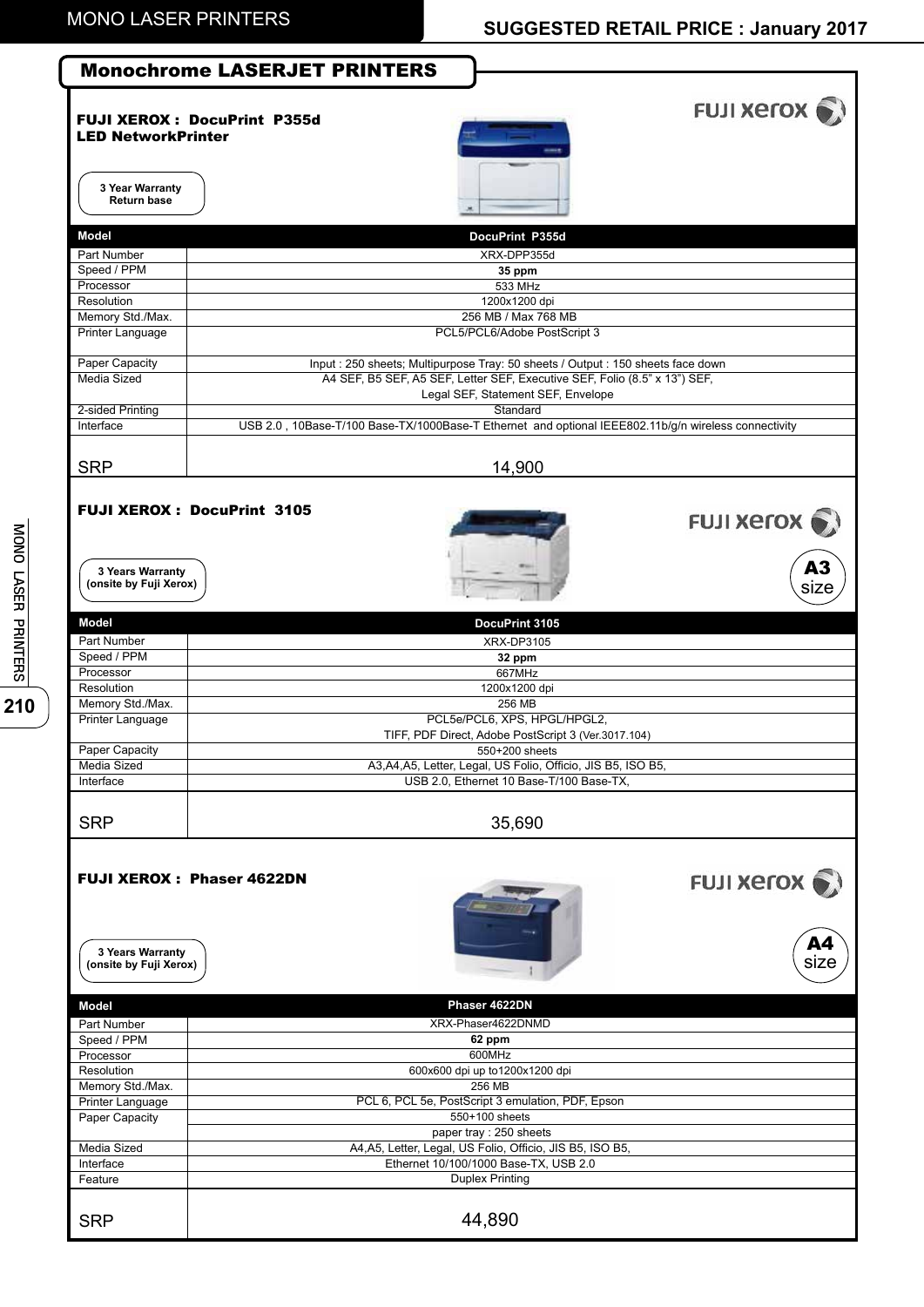$\overline{\phantom{a}}$ 

## MONO LASER PRINTERS

|                                                                                                                               | <b>Monochrome LASERJET PRINTERS</b>                                                   |  |  |
|-------------------------------------------------------------------------------------------------------------------------------|---------------------------------------------------------------------------------------|--|--|
| <b>OKI: B820N</b><br><b>Machine: 3 Years Warranty</b><br><b>LED Head: Lifetime Warranty</b><br>Onsite: 3 Years                | A3<br>size                                                                            |  |  |
| Model                                                                                                                         | OKI B820N (OKI-44675903)                                                              |  |  |
| Printing Technology                                                                                                           | <b>LED Technology</b>                                                                 |  |  |
| <b>Print Speed</b>                                                                                                            | Mono: A4: 35ppm/ A3: 20ppm                                                            |  |  |
| Resolution                                                                                                                    | 2400x600 dpi                                                                          |  |  |
| Processor                                                                                                                     | PowerPC464FP 533MHz                                                                   |  |  |
| Memory Standard / Max                                                                                                         | 128 MB /640 MB                                                                        |  |  |
| Flash memory                                                                                                                  | Optional SDHC: 16 GB                                                                  |  |  |
| Printer languages                                                                                                             | PCL5e, SIDM (IBM-PPR, EPSON-FX)                                                       |  |  |
| Paper Input Standard                                                                                                          | Tray1: 530 sheets / MP tray: 100 sheets                                               |  |  |
|                                                                                                                               | Tray2: 530 sheets (Optional)                                                          |  |  |
| Paper Output                                                                                                                  | Face down: 250 sheets / Face up: 100 sheets                                           |  |  |
| Paper size                                                                                                                    | A3, A4, A5, B4, B5, A6; 10 Envelopes, Labels (A4), Custom                             |  |  |
| Interface                                                                                                                     | 10/100-TX Ethernet, USB 2.0 Hi-Speed, IEEE 1284 Bi-directional Parallel"              |  |  |
| Duplex                                                                                                                        | Duplex: Optional                                                                      |  |  |
|                                                                                                                               |                                                                                       |  |  |
| <b>SRP</b>                                                                                                                    | 27,900                                                                                |  |  |
| <b>OKI: B840DN</b><br><b>Machine: 3 Years Warranty</b><br>A3<br><b>LED Head: Lifetime Warranty</b><br>size<br>Onsite: 3 Years |                                                                                       |  |  |
|                                                                                                                               |                                                                                       |  |  |
| Model                                                                                                                         | <b>OKI B840DN</b> (OKI-44676013)                                                      |  |  |
| Printing Technology                                                                                                           | <b>LED Technology</b>                                                                 |  |  |
| Print Speed                                                                                                                   | Mono: A4: 40ppm/ A3: 22ppm                                                            |  |  |
| Resolution                                                                                                                    | 1200 x 1200dpi                                                                        |  |  |
| Processor                                                                                                                     | PowerPC464FP 533MHz                                                                   |  |  |
| Memory Standard / Max                                                                                                         | 128 MB /640 MB                                                                        |  |  |
| Flash memory                                                                                                                  | Optional SDHC: 16 GB                                                                  |  |  |
| Printer languages                                                                                                             | PCL5e, SIDM (IBM-PPR, EPSON-FX) Postscript3                                           |  |  |
| Paper Input Standard                                                                                                          | Tray1: 530 sheets / MP tray: 100 sheets                                               |  |  |
|                                                                                                                               | Tray2: 530 sheets (Optional)                                                          |  |  |
| Paper Output                                                                                                                  | Face down: 250 sheets / Face up: 100 sheets                                           |  |  |
| Paper size                                                                                                                    | A3, A4, A5, B4, B5, A6; 10 Envelopes, Labels (A4), Custom                             |  |  |
| Interface                                                                                                                     | 10/100-TX Ethernet, USB 2.0 Hi-Speed, IEEE 1284 Bi-directional Parallel"              |  |  |
| <b>Duplex</b>                                                                                                                 | Duplex: Standard                                                                      |  |  |
| <b>SRP</b>                                                                                                                    | 35,900                                                                                |  |  |
| <b>Fuji Xerox Laser Printer</b><br><b>FUJI XEroX</b><br><b>DocuPrint 3055</b><br>A3<br>3 Years Warranty                       |                                                                                       |  |  |
| (Onsite by Xerox)                                                                                                             | A3 ขาวดำ speed ดีที่สุด<br>size                                                       |  |  |
| <b>Model</b>                                                                                                                  | FUJI XEROX DocuPrint 3055 (A3 size)                                                   |  |  |
| P/N                                                                                                                           | XRX-DP3055                                                                            |  |  |
| <b>Print Speed</b><br><b>Resolution</b>                                                                                       | 35 ppm (A4) / 20 ppm (A3)                                                             |  |  |
| <b>Memory</b>                                                                                                                 | 1200 X 1200 dpi                                                                       |  |  |
| <b>Processor</b>                                                                                                              | 64 MB / (576MB Max.)<br><b>400 MHz</b>                                                |  |  |
| <b>Media Sized</b>                                                                                                            | A6 to A3, 75mm x 148 mm to 297mm x 900 mm Banner                                      |  |  |
| <b>Interface</b>                                                                                                              | USB 2.0, IEEE1284, Ethernet 100/10 Base TX                                            |  |  |
| Language                                                                                                                      | PCL 6, PCL 5e, ESC/P, FX-PDF, Adobe PostScript3                                       |  |  |
|                                                                                                                               |                                                                                       |  |  |
| <b>Base Capacity</b>                                                                                                          | Input Std. 150 sheets (MPT) + 550 -sheets (Cassette)<br>Output 250-sheets (face down) |  |  |
| <b>SRP</b>                                                                                                                    | 49,220                                                                                |  |  |

 $\frac{1}{211}$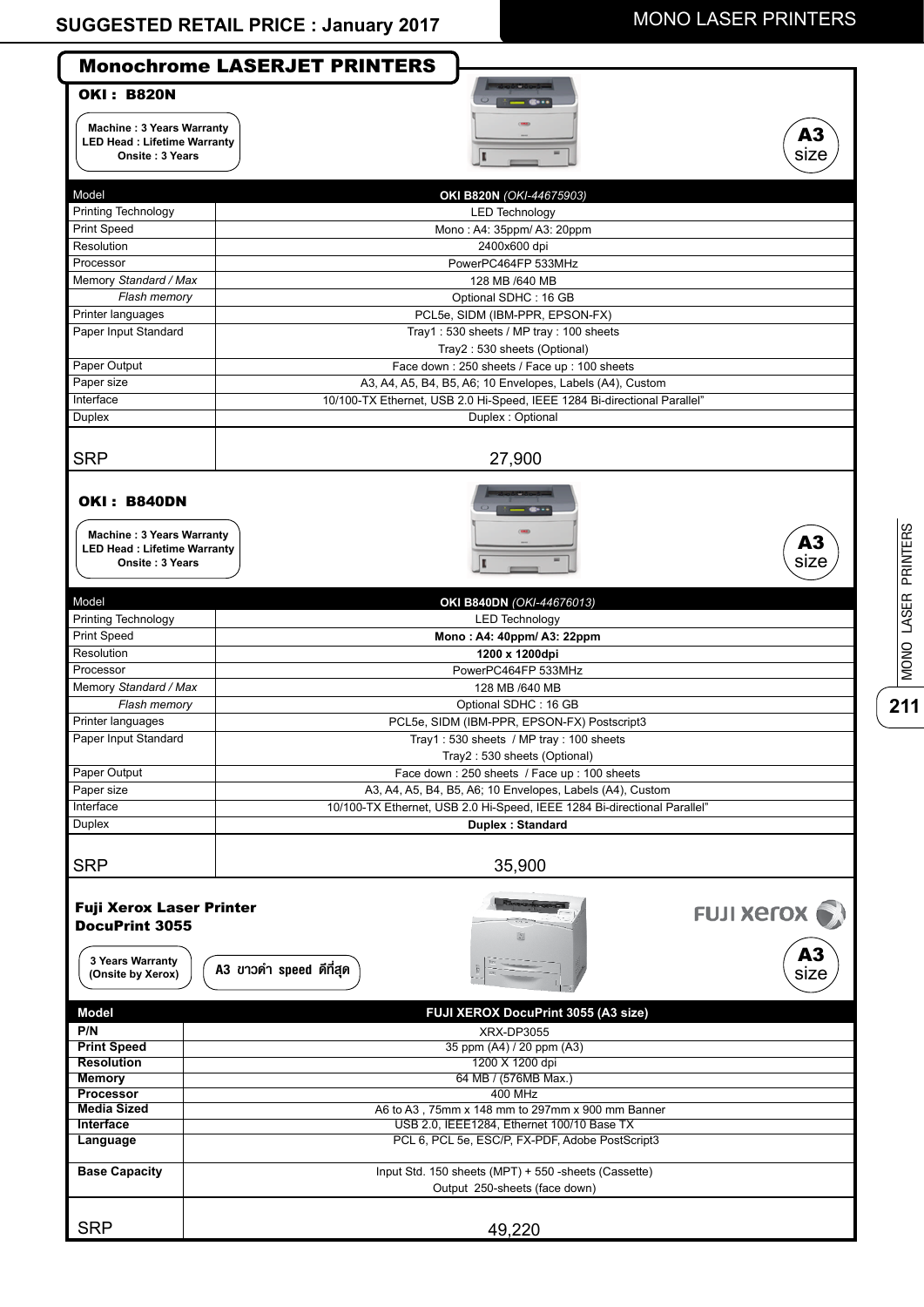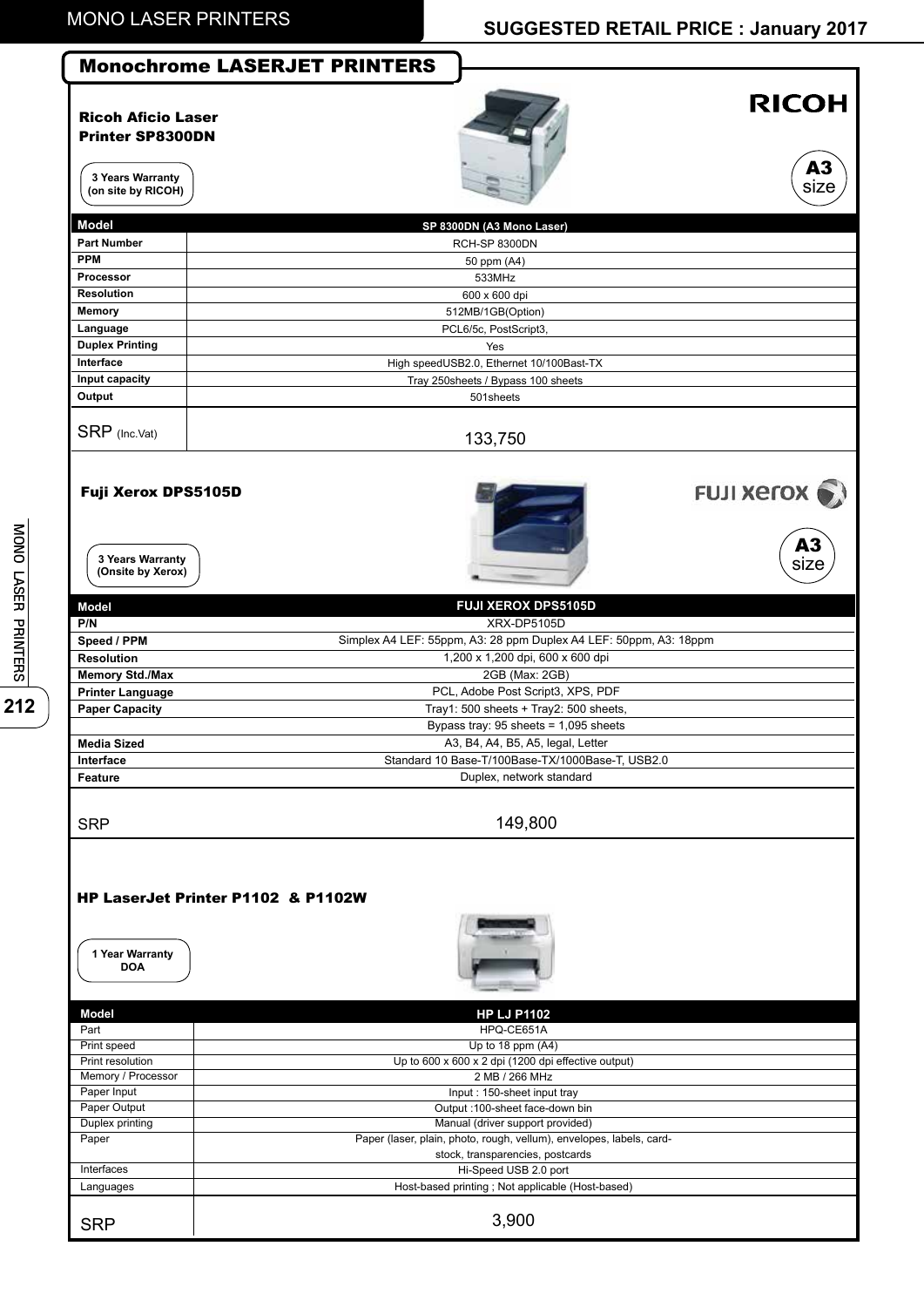ſ

## MONO LASER PRINTERS



|                                                      | <b>HP LaserJet Printer Pro M121A &amp; M121W</b>          |                                                         |  |
|------------------------------------------------------|-----------------------------------------------------------|---------------------------------------------------------|--|
| 1 Year Warranty<br><b>DOA</b>                        |                                                           |                                                         |  |
| <b>Description</b>                                   | HP LASERJET PRO M12A New! Spec ICT                        | HP LASERJET PRO M12W New!                               |  |
| <b>Part Number</b>                                   | HPI-T0L45A                                                | HPI-T0L46A                                              |  |
| <b>Print Speed</b>                                   | Up to 18 ppm (Black, Letter)                              | Up to 18 ppm (Black, Letter)                            |  |
| <b>First Page Out</b>                                | As fast as 9.2 sec from Ready mode                        | As fast as 9.2 sec from Ready mode                      |  |
| Processor                                            | 266 MHz                                                   | 266 MHz                                                 |  |
| Capacity<br><b>Two-Sided Printing</b>                | input: 150 sheets / output: 100 sheets<br>Manual          | input : 150 sheets / output : 100 sheets<br>Manual      |  |
| <b>Print Quality</b>                                 | Up to $600 \times 600 \times 2$ dp (Black, Best)          | Up to $600 \times 600 \times 2$ dp (Black, Best)        |  |
| <b>Print Languages</b>                               | Std.: Host-based printing                                 | Std.: Host-based printing                               |  |
| Connectivity                                         | Std.: Hi-Speed USB 2.0                                    | Std.: Hi-Speed USB 2.0, wireless 802.11b/g              |  |
| <b>Memory</b>                                        | 8 MB (Std / Max)                                          | 8 MB (Std / Max)                                        |  |
| Warranty                                             | 1 year                                                    | 1 year                                                  |  |
| <b>SRP</b>                                           | 3,350                                                     | 3,890                                                   |  |
| M203dn / M203dw                                      |                                                           |                                                         |  |
| <b>Description</b>                                   | HP LaserJet Pro M203dn Printer                            | HP LaserJet Pro M203dw Printer                          |  |
| <b>Part Number</b>                                   | G3Q46A                                                    | G3Q47A                                                  |  |
| <b>Print Speed</b>                                   | Up to 28 ppm; ADF: 18 PPM                                 | Up to 28 ppm; ADF: 18 PPM                               |  |
| <b>First Page Out</b>                                | As fast as 6.7 sec from Ready mode                        | As fast as 6.7 sec from Ready mode                      |  |
| Processor<br>Capacity                                | 800 MHz<br>Up to 260 sheets / Up to 150 sheets            | 800 MHz<br>Up to 260 sheets / Up to 150 sheets          |  |
| <b>Two-Sided Printing</b>                            | Automatic                                                 | Automatic                                               |  |
| <b>Print Quality</b>                                 | Up to 600 x 600 dpi, HP FastRes 1200 (1200 dpi quality)   | Up to 600 x 600 dpi, HP FastRes 1200 (1200 dpi quality) |  |
| <b>Print Languages</b>                               | PCL5c; PCL6; PS; PCLm; PDF; URF; PWG                      | PCL5c; PCL6; PS; PCLm; PDF; URF; PWG                    |  |
| <b>Connectivity</b>                                  | 1 Hi-Speed USB 2.0; 1 Ethernet 10/100 network             | 1 Hi-Speed USB 2.0; 1 Ethernet 10/100 network; Wireless |  |
| Memory                                               | <b>256 MB</b>                                             | 256 MB                                                  |  |
| Warranty                                             | 1 Year Limited Warranty (Return to HP)                    | 1 Year Limited Warranty (Return to HP)                  |  |
| <b>SRP</b>                                           | 9,960                                                     | 11,300                                                  |  |
| <b>HP LaserJet Printer P2035</b><br>3 Years Warranty | A4<br>size                                                |                                                         |  |
| Model                                                |                                                           | <b>HP P2035</b>                                         |  |
| P/N                                                  |                                                           |                                                         |  |
| <b>Print Speed</b>                                   | HPQ-CE461A<br>(Draft) Letter / A4 Up to 30 ppm            |                                                         |  |
| <b>Resolution</b>                                    | up to 600 x 600 dpi with Resolution Exchancement 1200 dpi |                                                         |  |
| Processor                                            | 266 MHz                                                   |                                                         |  |
| Memory                                               | 16 MB, not expandable                                     |                                                         |  |
| <b>Media Sized</b>                                   |                                                           |                                                         |  |
| Interface                                            | A4, legal<br>USB 2.0, IEEE 1284-B Compliant parallel port |                                                         |  |
| Language                                             |                                                           | PCL 5e, host-based                                      |  |
| <b>Duplex printing</b>                               |                                                           | Manual                                                  |  |
| <b>Base Capacity</b>                                 |                                                           | Input: Tray1: 50 sheet multipurpose / Tray 2: 250 sheet |  |
|                                                      |                                                           | Output: 150 sheet output bin                            |  |
| <b>SRP</b>                                           |                                                           | 11,700                                                  |  |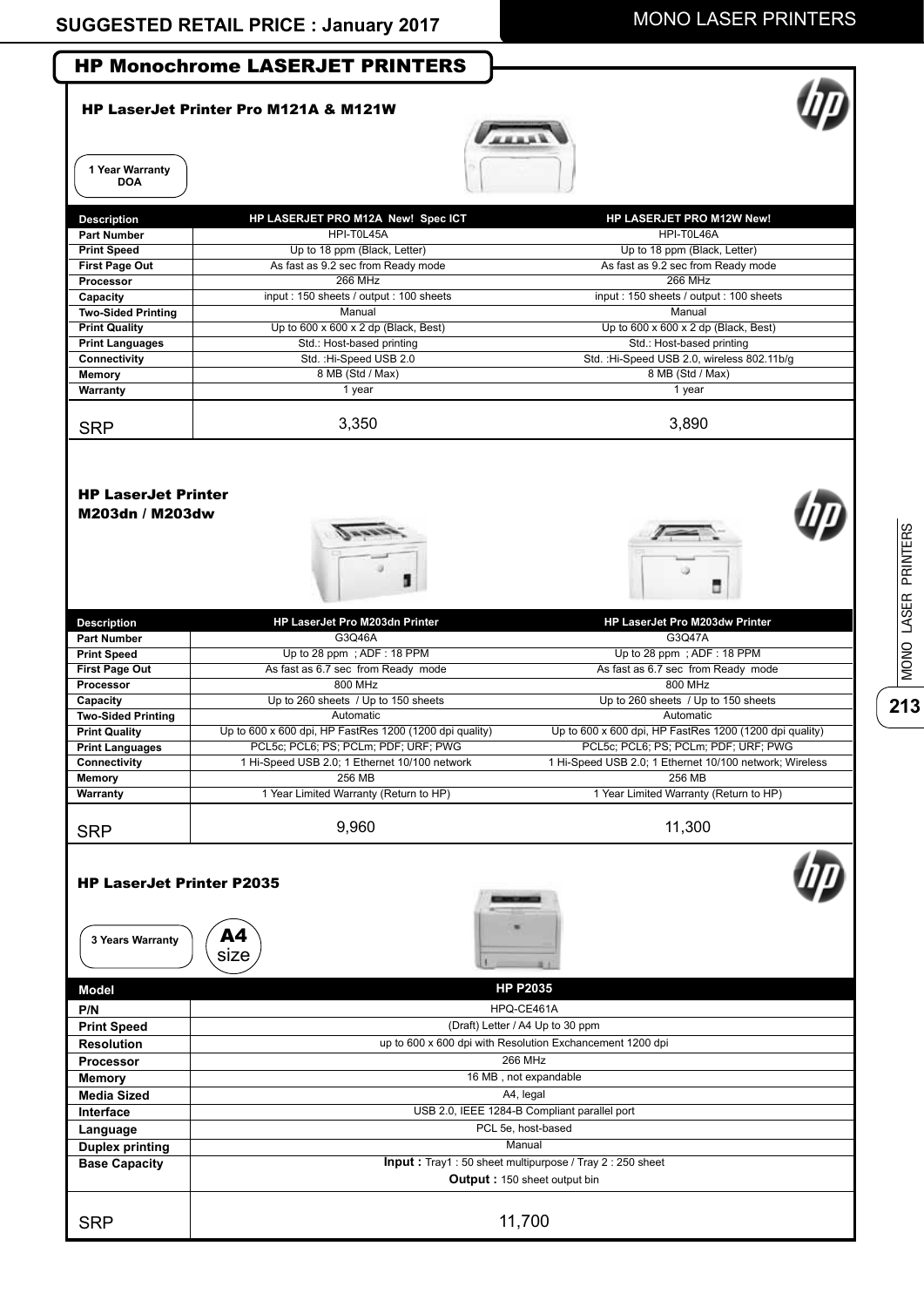|                                                                                                                                                                              | <b>HP Monochrome LASERJET PRINTERS</b>               |                                                                                                  |
|------------------------------------------------------------------------------------------------------------------------------------------------------------------------------|------------------------------------------------------|--------------------------------------------------------------------------------------------------|
|                                                                                                                                                                              | <b>HP LaserJet Pro 400: M402D / M402N</b>            | cas illa Un<br>Ø                                                                                 |
| 3 yrs return to HP                                                                                                                                                           |                                                      | <b>Fillman</b>                                                                                   |
| <b>Model</b>                                                                                                                                                                 | <b>HP LaserJet Pro M402d Printer</b>                 | <b>HP LaserJet Pro M402n Printer</b>                                                             |
| P/N                                                                                                                                                                          | HPI-C5F92A                                           | HPI-C5F93A                                                                                       |
| <b>Print Speed</b>                                                                                                                                                           | Up to 40 ppm (letter)                                | Up to 40 ppm (letter)                                                                            |
| <b>Resolution</b><br><b>Processor</b>                                                                                                                                        | HP FastRes 1200, HP ProRes 1200, 600 dpi<br>1200 MHz | HP FastRes 1200, HP ProRes 1200, 600 dpi<br>1200 MHz                                             |
| Memory                                                                                                                                                                       | 128 MB                                               | 128 MB                                                                                           |
| <b>Paper input</b>                                                                                                                                                           | 350 sheets/ 900 sheets input                         | 350 sheets/ 900 sheets input                                                                     |
| Paper output                                                                                                                                                                 | 150 sheets output bin                                | 150 sheets output bin                                                                            |
| <b>Duplex Printing</b>                                                                                                                                                       | Yes                                                  | No                                                                                               |
| Media size                                                                                                                                                                   | A4, A5, A6, B5, Letter, legal, Custom                | A4, A5, A6, B5, Letter, legal, Custom                                                            |
| Languages                                                                                                                                                                    | HP PCL 5, HP PCL 6, HP postscript level 3 emulation, | HP PCL 5, HP PCL 6, HP postscript level 3 emulation,                                             |
|                                                                                                                                                                              | direct PDF (v 1.7) printing, URF, PCLM, PWG          | direct PDF (v 1.7) printing, URF, PCLM, PWG                                                      |
| <b>Connectivity</b>                                                                                                                                                          | Hi-Speed USB 2.0                                     | Hi-Speed USB 2.0, Host USB, Gigabit Ethernet 10/100/1000T network                                |
| <b>SRP</b>                                                                                                                                                                   | 12,400                                               | 13,300                                                                                           |
| 3 yrs return to HP                                                                                                                                                           | 12000000                                             | ø                                                                                                |
| <b>Model</b>                                                                                                                                                                 | HP LaserJet Pro M402dn Printer                       | HP LaserJet Pro M402dw Printer                                                                   |
| P/N                                                                                                                                                                          | HPI-C5F94A                                           | HPI-C5F95A                                                                                       |
| <b>Print Speed</b>                                                                                                                                                           | Up to 40 ppm (letter)                                | Up to 40 ppm (letter)                                                                            |
| <b>Resolution</b>                                                                                                                                                            | HP FastRes 1200, HP ProRes 1200, 600 dpi             | HP FastRes 1200, HP ProRes 1200, 600 dpi                                                         |
| <b>Processor</b>                                                                                                                                                             | 1200 MHz                                             | 1200 MHz                                                                                         |
| <b>Memory</b>                                                                                                                                                                | 128 MB                                               | 128 MB                                                                                           |
| Paper input                                                                                                                                                                  | 350 sheets/ 900 sheets input                         | 350 sheets/ 900 sheets input                                                                     |
| Paper output                                                                                                                                                                 | 150 sheets output bin                                | 150 sheets output bin                                                                            |
| <b>Duplex Printing</b>                                                                                                                                                       | Yes                                                  | Yes                                                                                              |
| Media size                                                                                                                                                                   | A4, A5, A6, B5, Letter, legal, Custom                | A4, A5, A6, B5, Letter, legal, Custom                                                            |
| Languages                                                                                                                                                                    |                                                      | HP PCL 5, HP PCL 6, HP postscript level 3 emulation, direct PDF (v 1.7) printing, URF, PCLM, PWG |
| Connectivity                                                                                                                                                                 |                                                      | Hi-Speed USB 2.0, Host USB, Gigabit Ethernet 10/100/1000T network, wireless 802.11b/g/n          |
| <b>SRP</b>                                                                                                                                                                   | 15,100                                               | 15,900                                                                                           |
| <b>HP LaserJet Enterprise</b><br>M506n, M506dn Printer                                                                                                                       |                                                      |                                                                                                  |
| 3 Years<br>return to HP                                                                                                                                                      |                                                      |                                                                                                  |
|                                                                                                                                                                              | HP LaserJet Enterprise M506n Printer                 | HP LaserJet Enterprise M506dn Printer                                                            |
|                                                                                                                                                                              | HPI-F2A68A                                           | HPI-F2A69A                                                                                       |
|                                                                                                                                                                              | Up to 43 ppm (letter)                                | Up to 43 ppm (letter)                                                                            |
|                                                                                                                                                                              | Up to 1200 x 1200 dpi<br>1.2 GHz                     | Up to 1200 x 1200 dpi<br>1.2 GHz                                                                 |
|                                                                                                                                                                              | 512 MB / 1.5 GB                                      | 512 MB / 1.5 GB                                                                                  |
|                                                                                                                                                                              | std: 650 sheets / max: 2,300 sheets                  | std: 650 sheets / max: 2,300 sheets                                                              |
|                                                                                                                                                                              | 250 sheets                                           | 250 sheets                                                                                       |
|                                                                                                                                                                              | No                                                   | <b>Yes</b>                                                                                       |
|                                                                                                                                                                              | A4, A5, A6, B5, 16k, Letter, legal, Custom           | A4, A5, A6, B5, 16k, Letter, legal, Custom                                                       |
|                                                                                                                                                                              |                                                      | HP PCL 6, HP PCL 5 (HP PCL 5 driver available from the Web only),                                |
| Model<br>P/N<br><b>Print Speed</b><br><b>Resolution</b><br>Processor<br>Memory Std./Max.<br>Paper input<br>Paper output<br><b>Duplex Printing</b><br>Media size<br>Languages |                                                      | HP postscript level 3 emulation, native PDF printing (v 1.7)                                     |
| Connectivity                                                                                                                                                                 |                                                      | Hi-Speed USB 2.0, built-in Fast Ethernet 10Base-T/100Base-TX, Gigabit Ethernet 1000Base-T        |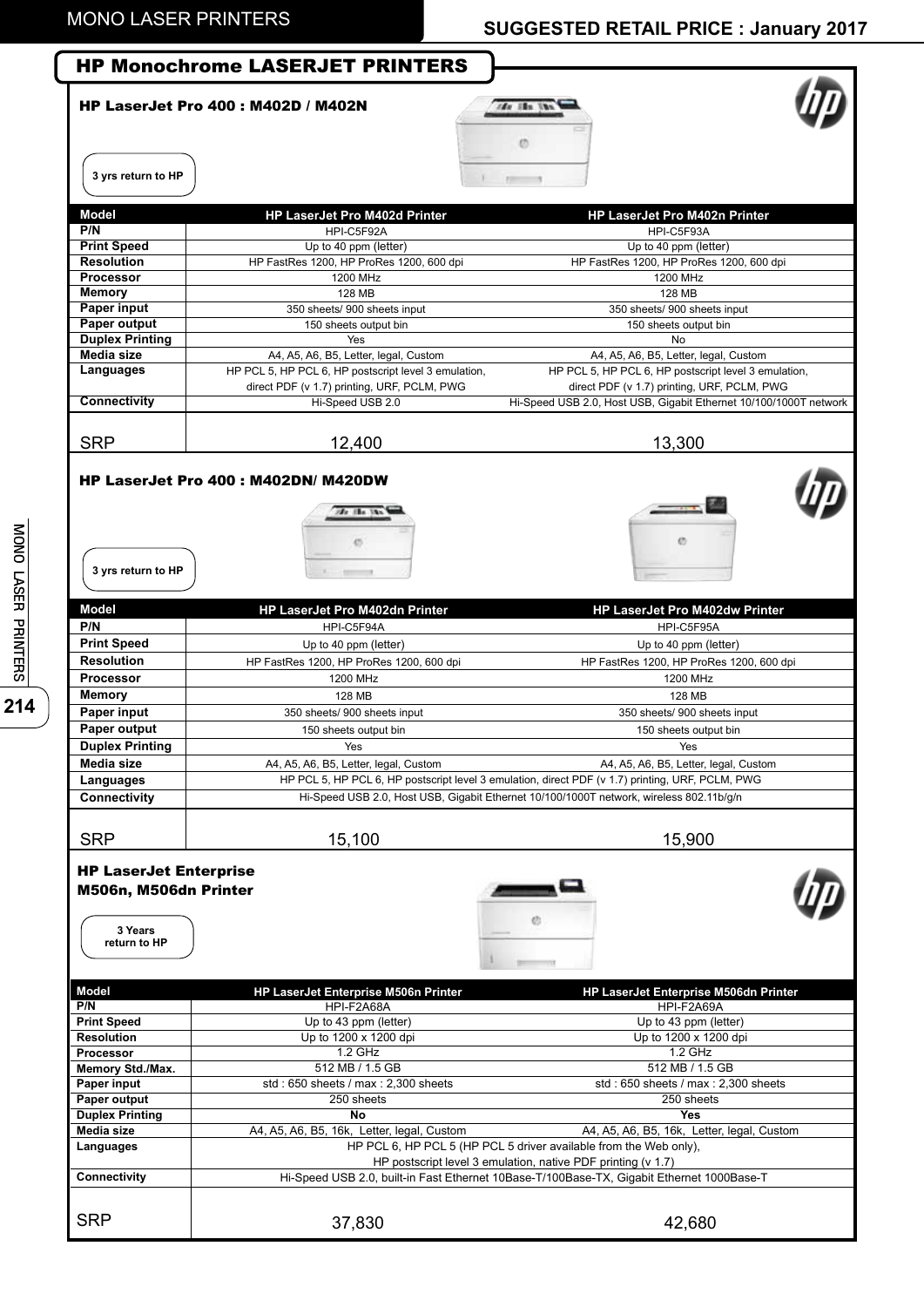**215**

MONO LASER PRINTERS

MONO LASER PRINTERS

|                                                                                      | <b>HP Monochrome LASERJET PRINTERS</b>                                                                                                                                                                   |                                                                                                                                                                                                                                                                   |
|--------------------------------------------------------------------------------------|----------------------------------------------------------------------------------------------------------------------------------------------------------------------------------------------------------|-------------------------------------------------------------------------------------------------------------------------------------------------------------------------------------------------------------------------------------------------------------------|
| <b>HP LaserJet Enterprise</b><br>M604n & 604dn                                       |                                                                                                                                                                                                          |                                                                                                                                                                                                                                                                   |
| 3 Years Warranty<br>(Onsite by HP)                                                   |                                                                                                                                                                                                          |                                                                                                                                                                                                                                                                   |
| <b>Model</b>                                                                         |                                                                                                                                                                                                          |                                                                                                                                                                                                                                                                   |
| <b>Part Number</b>                                                                   | HP LaserJet Enterprise M604n<br>HPQ-E6B67A                                                                                                                                                               | HP LaserJet Enterprise M604dn<br>HPQ-E6B68A                                                                                                                                                                                                                       |
| Print speed                                                                          | Up to 52 ppm                                                                                                                                                                                             | Up to 52 ppm                                                                                                                                                                                                                                                      |
| <b>Print Resolution</b>                                                              | Up to 1200 x 1200 dpi                                                                                                                                                                                    | Up to 1200 x 1200 dpi                                                                                                                                                                                                                                             |
| Input                                                                                | 100-sheet multipurpose tray 1, 500-sheet input tray 2                                                                                                                                                    | 100-sheet multipurpose tray 1, 500-sheet input tray 2                                                                                                                                                                                                             |
| Output                                                                               | 600 sheets                                                                                                                                                                                               | 600 sheets                                                                                                                                                                                                                                                        |
| <b>Two-sided Printing</b>                                                            | Manual (driver support provided)                                                                                                                                                                         | Automatic (standard)                                                                                                                                                                                                                                              |
| Media sizes, Std                                                                     |                                                                                                                                                                                                          | tray 1: letter, legal, executive, statement, $8.5 \times 13$ in, $3 \times 5$ in, $4 \times 6$ in, $5 \times 7$ in, $5 \times 8$ in, envelope                                                                                                                     |
|                                                                                      |                                                                                                                                                                                                          | (commercial No. 9, No. 10, Monarch) tray 2, optional 500-sheet input tray: letter, legal, executive, 8.5 x 13 in                                                                                                                                                  |
| Memory , standard                                                                    | 512 MB                                                                                                                                                                                                   | 512 MB                                                                                                                                                                                                                                                            |
| <b>Processor speed</b>                                                               | 1.2 GHz                                                                                                                                                                                                  | 1.2 GHz                                                                                                                                                                                                                                                           |
| <b>Print Languages</b>                                                               | HP PCL 6, HP PCL 5e, HP postscript level 3 emulation, native PDF printing (v 1.7)                                                                                                                        |                                                                                                                                                                                                                                                                   |
| Connectivity                                                                         | Hi-Speed USB 2.0 (Host and Device), built-in Gigabit Ethernet 10/100/1000T network, Hardware Integration Pocket (HIP)                                                                                    |                                                                                                                                                                                                                                                                   |
|                                                                                      |                                                                                                                                                                                                          |                                                                                                                                                                                                                                                                   |
| SRP (Inc.Vat)                                                                        | 39,900                                                                                                                                                                                                   | 46,000                                                                                                                                                                                                                                                            |
| M605n & 605dn<br>3 Years Warranty<br>(Onsite by HP)                                  |                                                                                                                                                                                                          |                                                                                                                                                                                                                                                                   |
| <b>Model</b>                                                                         | HP LaserJet Enterprise M605n                                                                                                                                                                             | HP LaserJet Enterprise M605dn                                                                                                                                                                                                                                     |
| <b>Part Number</b>                                                                   | HPQ-E6B69A                                                                                                                                                                                               | HPQ-E6B70A                                                                                                                                                                                                                                                        |
| <b>Print speed</b>                                                                   | Up to 58 ppm                                                                                                                                                                                             | Up to 58 ppm                                                                                                                                                                                                                                                      |
| <b>Print Resolution</b>                                                              | Up to 1200 x 1200 dpi                                                                                                                                                                                    | Up to 1200 x 1200 dpi                                                                                                                                                                                                                                             |
| Input                                                                                | 100-sheet multipurpose tray 1, 500-sheet input tray 2                                                                                                                                                    | 100-sheet multipurpose tray 1, 500-sheet input tray 2                                                                                                                                                                                                             |
| Output                                                                               | 600 sheets                                                                                                                                                                                               | 600 sheets                                                                                                                                                                                                                                                        |
| <b>Two-sided Printing</b>                                                            | Manual (driver support provided)                                                                                                                                                                         | Automatic (standard)                                                                                                                                                                                                                                              |
| Media sizes , Std                                                                    |                                                                                                                                                                                                          | tray 1: letter, legal, executive, statement, $8.5 \times 13$ in, $3 \times 5$ in, $4 \times 6$ in, $5 \times 7$ in, $5 \times 8$ in, envelope<br>(commercial No. 9, No. 10, Monarch) tray 2, optional 500-sheet input tray: letter, legal, executive, 8.5 x 13 in |
| Memory ,standard                                                                     | 512 MB                                                                                                                                                                                                   | 512 MB                                                                                                                                                                                                                                                            |
| <b>Processor speed</b>                                                               | 1.2 GHz                                                                                                                                                                                                  | 1.2 GHz                                                                                                                                                                                                                                                           |
| <b>Print Languages</b>                                                               | HP PCL 6, HP PCL 5e, HP postscript level 3 emulation, native PDF printing (v 1.7)                                                                                                                        |                                                                                                                                                                                                                                                                   |
| Connectivity                                                                         | Hi-Speed USB 2.0 (Host and Device), built-in Gigabit Ethernet 10/100/1000T network, Hardware Integration Pocket (HIP)                                                                                    |                                                                                                                                                                                                                                                                   |
| SRP (Inc.Vat)                                                                        | 46,000                                                                                                                                                                                                   | 52,650                                                                                                                                                                                                                                                            |
| <b>HP LaserJet Enterprise</b><br>M605x & 606dn<br>3 Years Warranty<br>(Onsite by HP) |                                                                                                                                                                                                          |                                                                                                                                                                                                                                                                   |
| <b>Model</b>                                                                         | <b>HP LaserJet Enterprise M605x</b>                                                                                                                                                                      | HP LaserJet Enterprise M606dn                                                                                                                                                                                                                                     |
| <b>Part Number</b>                                                                   | HPQ-E6B71A                                                                                                                                                                                               | HPQ-E6B72A                                                                                                                                                                                                                                                        |
| <b>Print speed</b>                                                                   | Up to 58 ppm                                                                                                                                                                                             | Up to 52 ppm                                                                                                                                                                                                                                                      |
| <b>Print Resolution</b>                                                              | Up to 1200 x 1200 dpi                                                                                                                                                                                    | Up to 1200 x 1200 dpi                                                                                                                                                                                                                                             |
| Input                                                                                | 100-sheet multipurpose tray 1, 500-sheet input tray 2 & 3                                                                                                                                                | 100-sheet multipurpose tray 1, 500-sheet input tray 2                                                                                                                                                                                                             |
| Output                                                                               | 600 sheets                                                                                                                                                                                               | 600 sheets                                                                                                                                                                                                                                                        |
| <b>Two-sided Printing</b><br>Media sizes, Std                                        | Automatic (standard)<br>tray 1: letter, legal, executive, statement, 8.5 x 13 in, 3 x 5 in, 4 x 6 in, 5 x 7 in, 5<br>x 8 in, envelope (No. 9, No. 10, ) tray 2, 3: letter, legal, executive, 8.5 x 13 in | Automatic (standard)<br>tray 1: letter, legal, executive, statement, 8.5 x 13 in, 3 x 5 in, 4 x 6 in, 5 x 7 in,<br>5 x 8 in, envelope (No. 9, No. 10, ) tray 2, optional 500-sheet input tray: letter,                                                            |
| Memory ,standard                                                                     | 512 MB                                                                                                                                                                                                   | legal, executive, 8.5 x 13 in<br>512 MB                                                                                                                                                                                                                           |
| <b>Processor speed</b>                                                               | 1.2 GHz                                                                                                                                                                                                  | 1.2 GHz                                                                                                                                                                                                                                                           |
| <b>Print Languages</b>                                                               | HP PCL 6, HP PCL 5e, HP postscript level 3 emulation, native PDF printing (v 1.7)                                                                                                                        |                                                                                                                                                                                                                                                                   |
| Connectivity                                                                         | Hi-Speed USB 2.0 (Host and Device), built-in Gigabit Ethernet 10/100/1000T<br>network, Hardware Integration Pocket (HIP),<br>embedded NFC/HP Wireless Direct support                                     | Hi-Speed USB 2.0 (Host and Device), built-in Gigabit Ethernet<br>10/100/1000T network, Hardware Integration Pocket (HIP),                                                                                                                                         |
| SRP (Inc.Vat)                                                                        | 62,500                                                                                                                                                                                                   | 81,900                                                                                                                                                                                                                                                            |